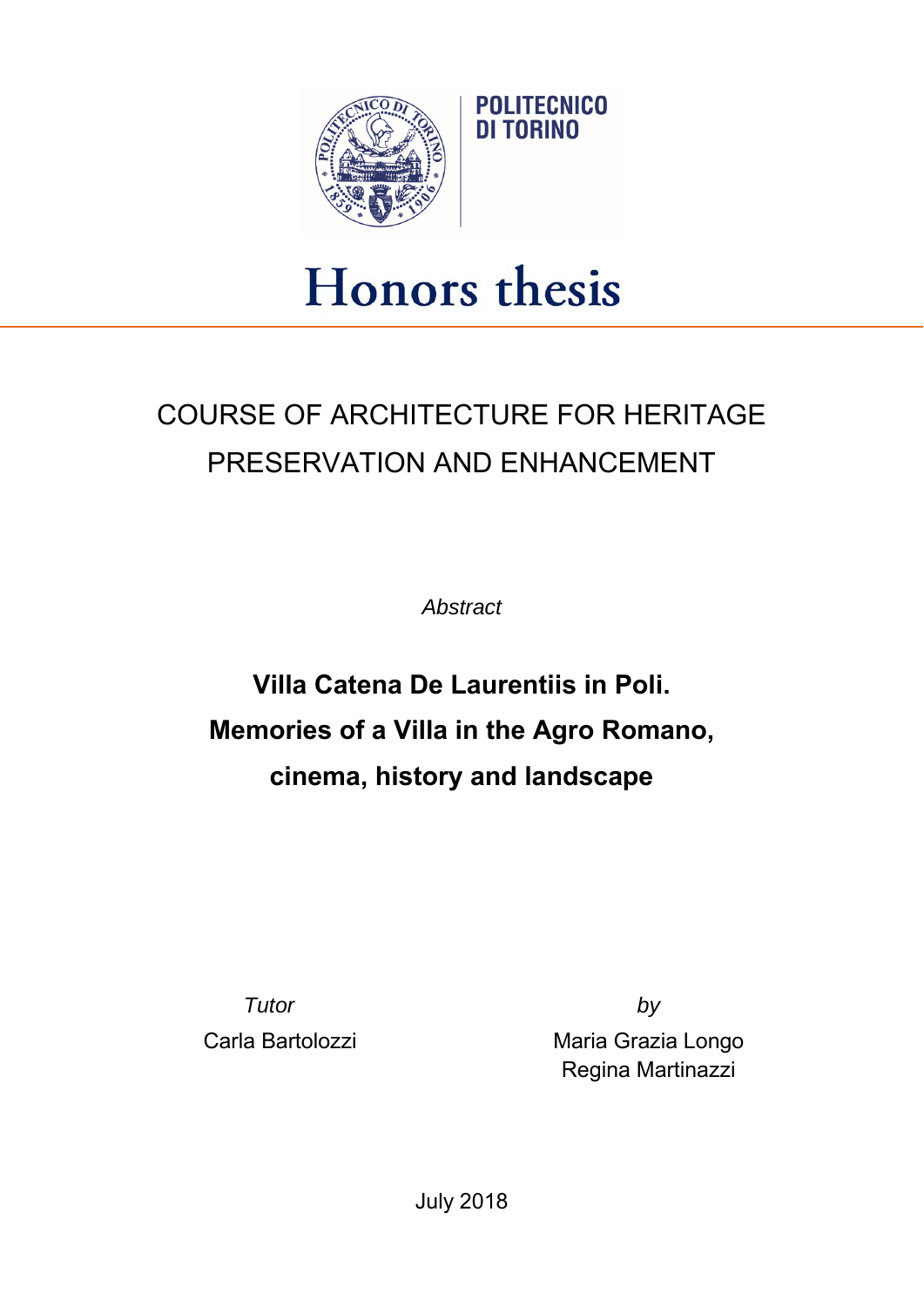Villa Catena in Poli, only few kilometres away from Rome, is a meeting point between the urban reality and the extraordinary historical-artistic itinerary that characterizes the Roman countryside, embellished by famous aristocratic residences. The Villa is surrounded by a park of about 80 hectares, whose edge stands on a natural rock foundation. The most important buildings of the complex are Villa Catena, or "Palazzina", which represents the characteristic element of the whole park; "Palazzo del Papa", also known as Casino Torlonia and Case Gemelle, designed as stables, hay-sheds, house for the granary guardians and built to introduce to the palace of the Pope. Also "Palazzo dei Cardinali" or "Casilina" belongs to this group of buidings, although detached from the axis that connects the other buildings and the never completed church of Santa Croce.

The complex of Villa Catena, which has come to us largely degraded by time and events, is one of the most significant historical compounds of the Roman countryside. It was built as extra-urban villa by Torquato Conti of the Farnese family in the late 1500s, as a custom of noble families of the time. Right after the death of the Counts family, the Villa was inherited by the Sforza Cesarini family. Afterwards, the entire property was sold to the Torlonia family and then, in 1945, to the film producer Dino De Laurentiis and his wife, the actress Silvana Mangano, who used it as home, movie set and cultural salon. Today the villa, in evident state of abandonment and degradation, is owned by the company Villa Catena S.r.l. which is not interested to the recovery and the exploitation of the property.

Our project consists of an overall organization of the park in the respect of what Villa Catena was and of the landscape constraints that the park imposes. Moreover, this work aims at the enhancement and redevelopment of the entire area as a point of connection between the green and the built environment. The redevelopment of the complex has been based on the subdivision into three macro-areas: tourist-receptive, agricultural-didactic and cinematographic. The general strategy was aimed at preserving the existing structures, in the attempt to combine the new design solutions with the old ones, without causing dissonance of form and matter, trying to restore and enhance the historical heritage. Specifically, we dealt with Villa Catena assigning it the main role of Villa Catena CineApartments, around which all the other activities of the park take place. The intent is to highlight an important period that characterized Villa Catena, that is the one under the ownership of Dino De Laurentiis and Silvana Mangano. For this reason, the interiors evoke those of a house, from the large living room on the ground floor to the suites that maintain the divisions of the two owners' original rooms.

The intervention was not only focused on the revaluation of the individual parts, but also on the enhancement and redevelopment of the entire area as a connecting point between the green and the built environment: the villa and the park are indissoluble elements, determining the whole. Our awareness is that a great potential is encompassed in the reinterpretation of those forgotten places, heart of a civilization that can still be lived. The objective is to start a "virtuous circle" able to enrich the offer of services and to promote the culture, so that anybody could enjoy the beauty of this corner of Lazio, setting the conditions to improve the availability of the site, giving a decisive contribution to the improvement of the environment and recovering the use of a historical and architectural patrimony that will be valorized also from the economical point of view. In practice, the villa and park recovery and revaluation, both of great historical and cultural value, have led to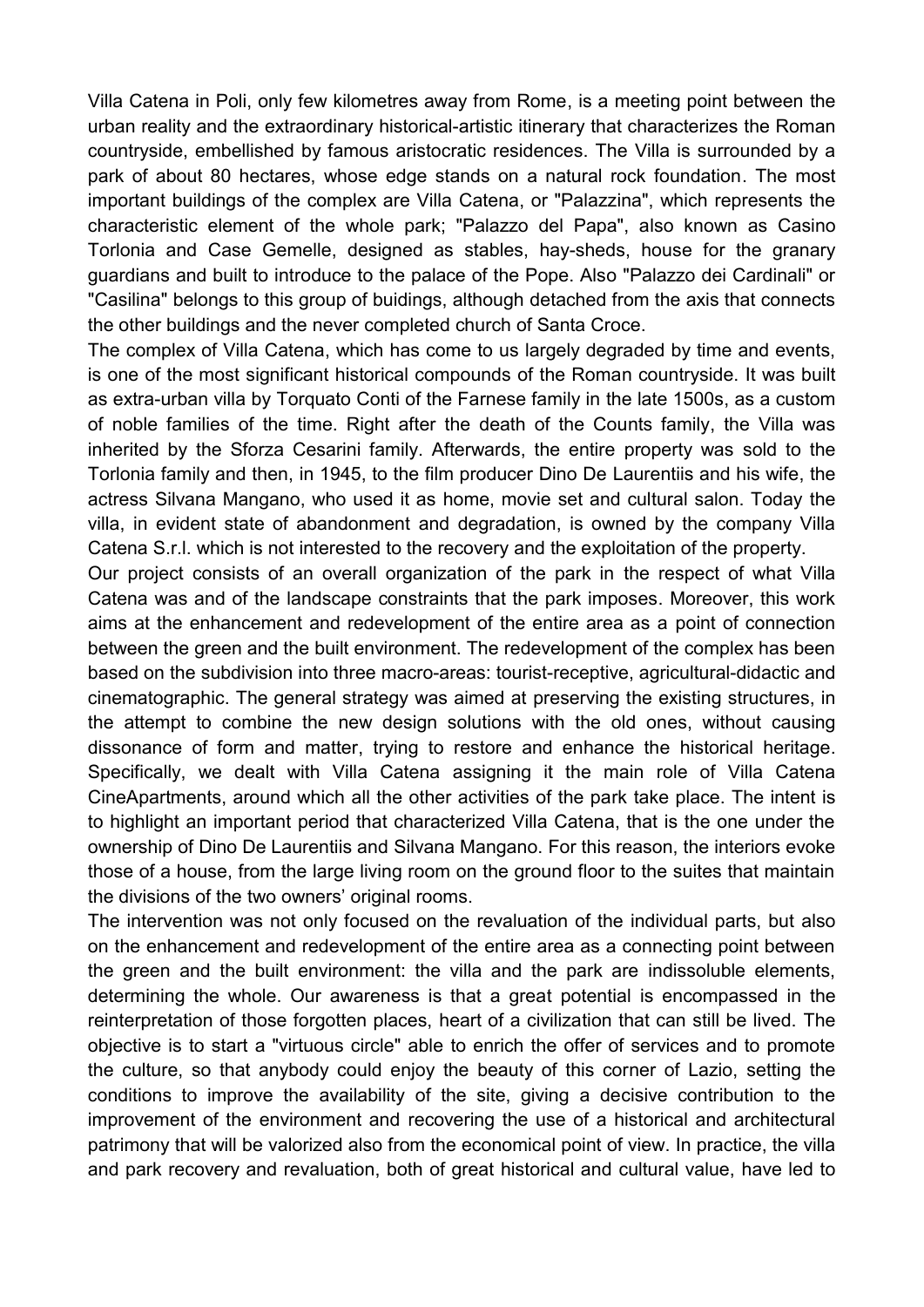the regaining of their nevralgic role in terms of social aggregation, cultural rebirth, economic and tourist development.



*Pic. 1. West view of Villa Catena De Laurentiis and the fountain of the "Cinque Bocche".* 



*Pic 2. Project.Render of the interior salon.*